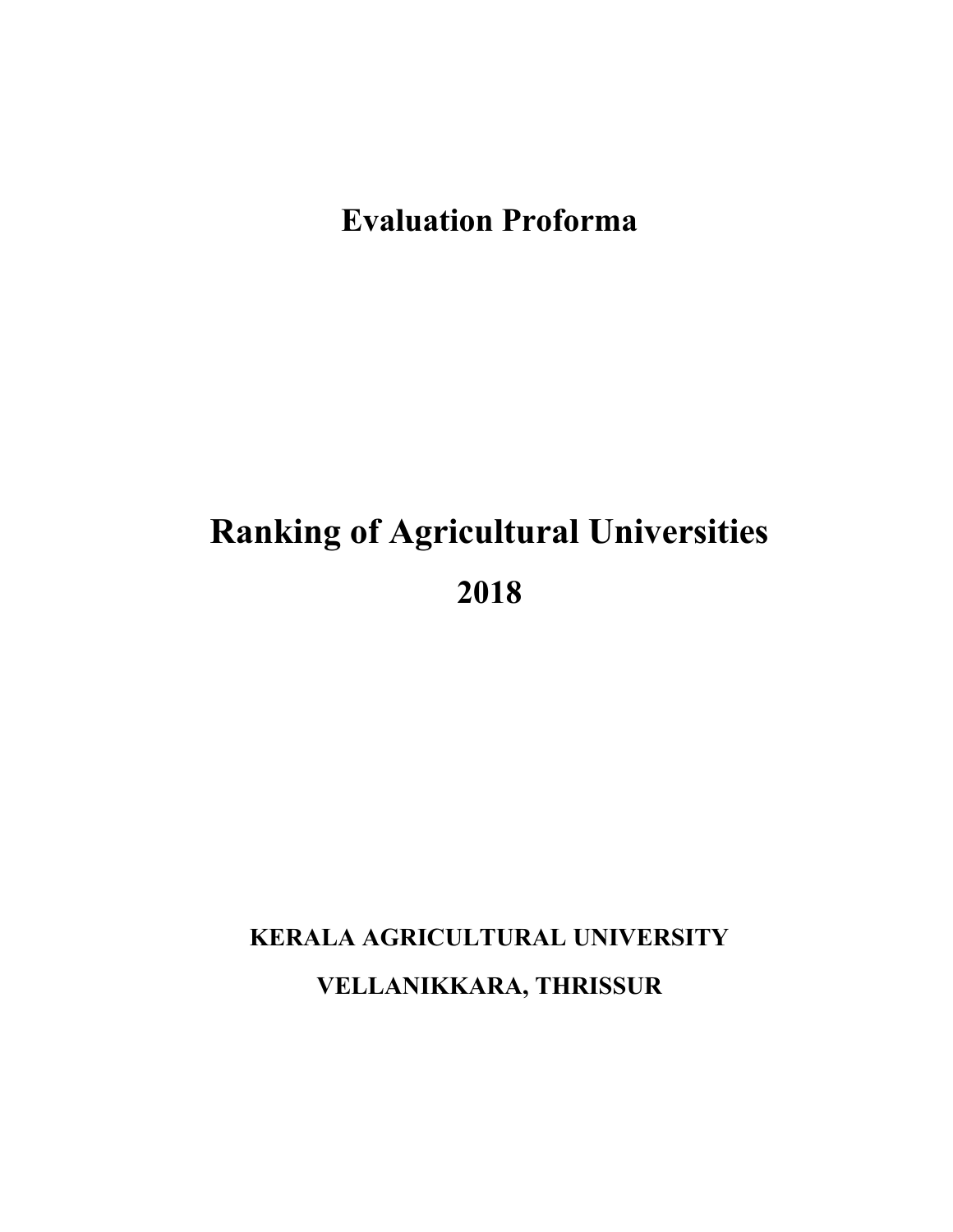## **Evaluation Proforma for Ranking of Agricultural Universities for the year 2018**

#### **Brief Profile of the University:**

1. Full Name and Address of the University: Kerala Agricultural University

Vellanikkara (P.O), Thrissur

Kerala

- 2. Contact details of ICAR Nodal officer: Dr.M.R. Shylaja. Director (Academic &PG Studies) E-mail: [diracad@kau.in](mailto:diracad@kau.in) Mobile: 9446364216 Landline No:04872438131
- 3. Number of Students Passed out (2018): (Proof attached)
	- UG : 321 PG : 181 Ph.D. : 29
- 4. Faculty Position as on 01.01.2018

|                         | Sanctioned | In Position | % of Filled |
|-------------------------|------------|-------------|-------------|
| Colleges                | 425        | 205         | 48.24       |
|                         |            |             |             |
| <b>Research Centres</b> | 220        | 107         | 48.64       |
| <b>AICRP</b>            | 87         | 67          | 77.01       |
| <b>KVKs</b>             | 49         | 21          | 42.86       |
| <b>Total</b>            | 781        | 400         | 51.22       |
|                         |            |             |             |

5. University budget of Financial Year 2018-19

i) State Government (in lakhs) : Rs.42290.63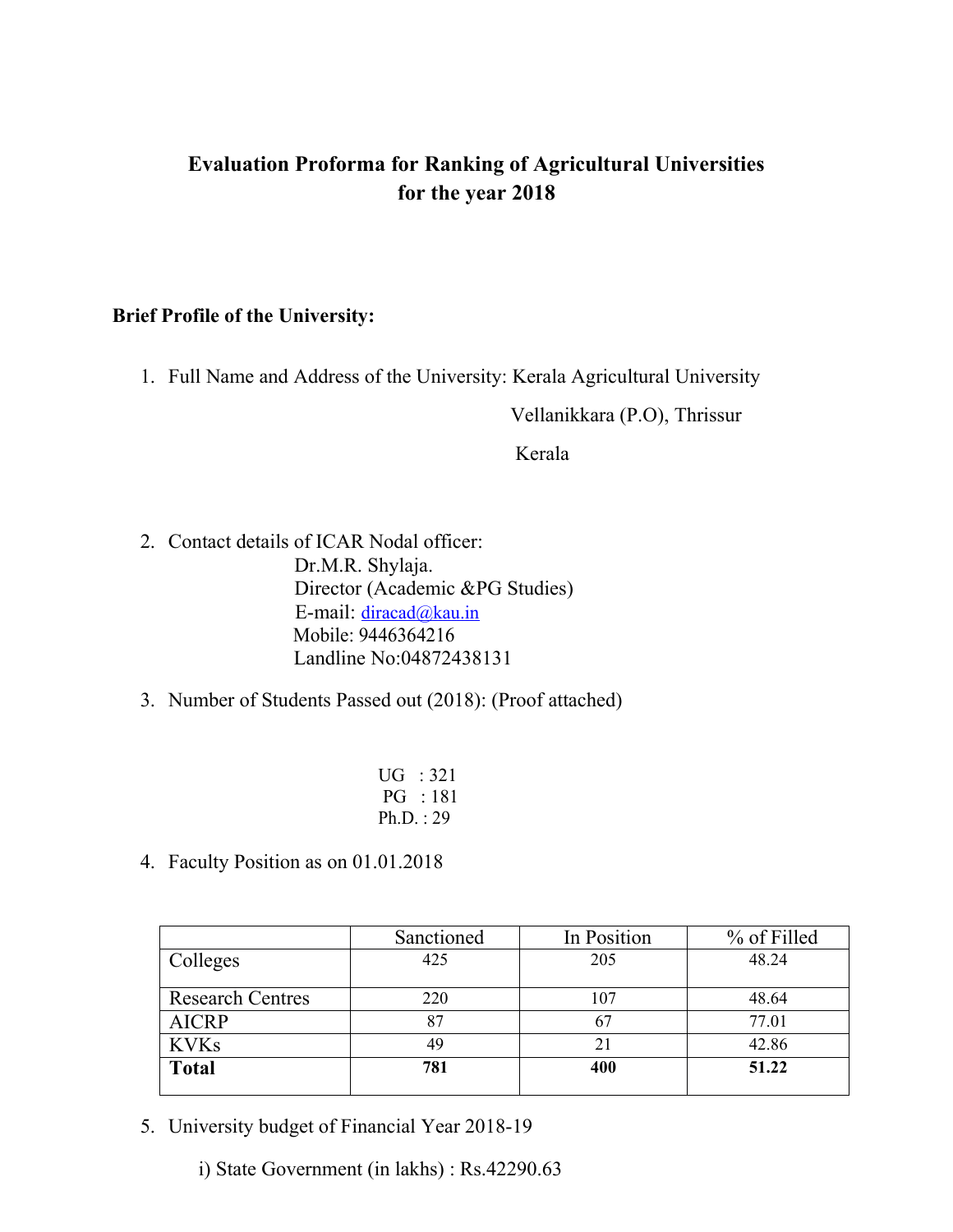- ii) Central Government (in lakhs): Rs. 5091.015
- iii) Private Sector: nil
- iv) Other projects : (in lakhs) : Rs. 2000.00

**Total (in lakhs) = Rs. 49381.64**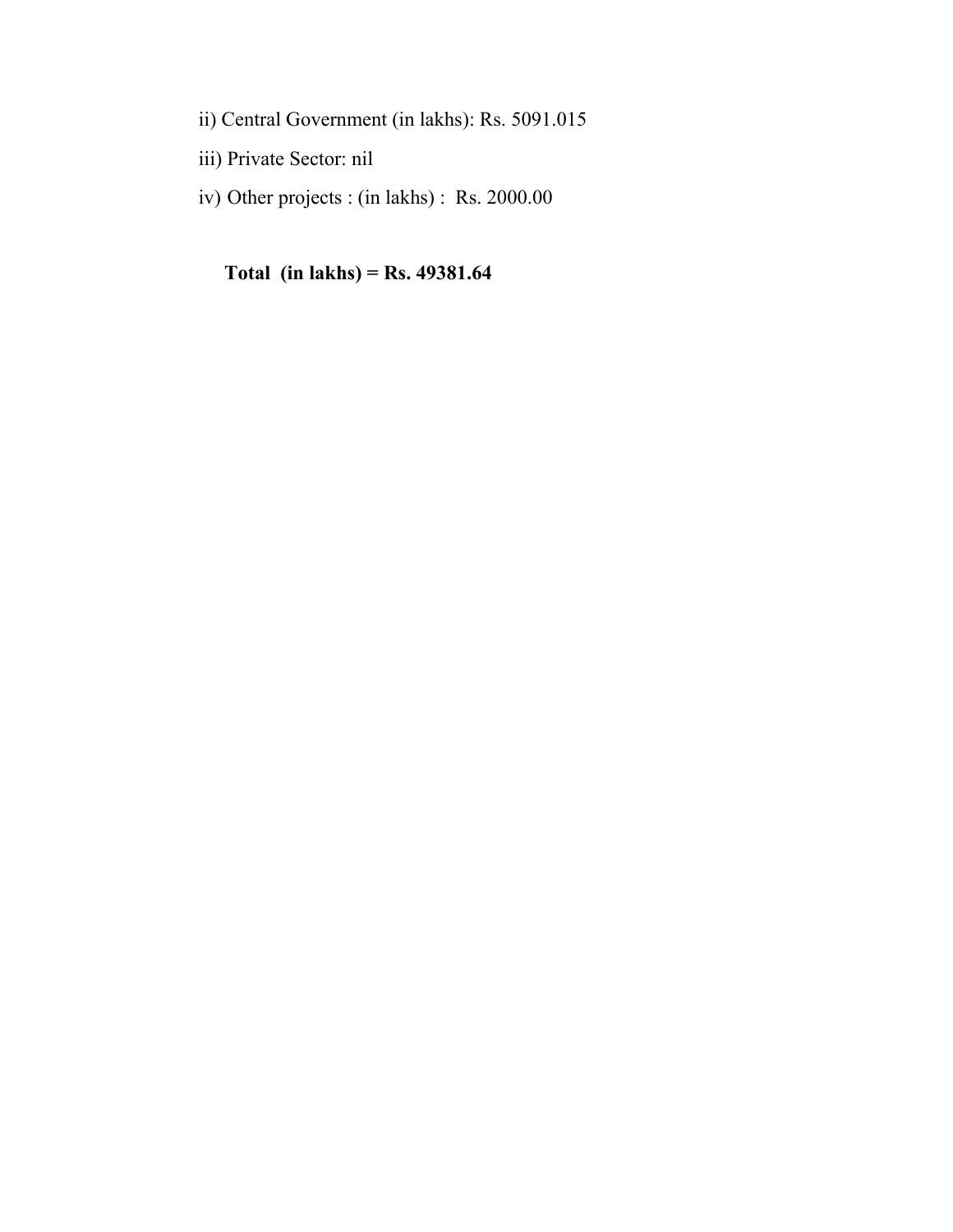#### KERALA AGRICULTURAL UNIVERSITY



Main Campus, Vellanikkara, K.A.U.(P.O.), Thrissur(Dt.), KERALA - 680 656

Phone: 0487 2438012 0487 2438011 Fax: 0487 2371619 Email: registrar@kau.in

#### DECLARATION

It is certified that the information provided in the evaluation proforma for ranking of universities as prescribed by the ICAR is correct and the responsibility of accuracy and authenticity of the data lies with the university.

It.is declared that the entire filled-in proforma was uploaded on the website of the university and it is available at www.kau.in. It is further declared that the document shall be made available till next ranking.

 $R<sub>1</sub>$ **Sanda Agricultural University**<br>Signature of the Registrasy

Date: 10/06/2019

Seal

KERAL GRICULTURA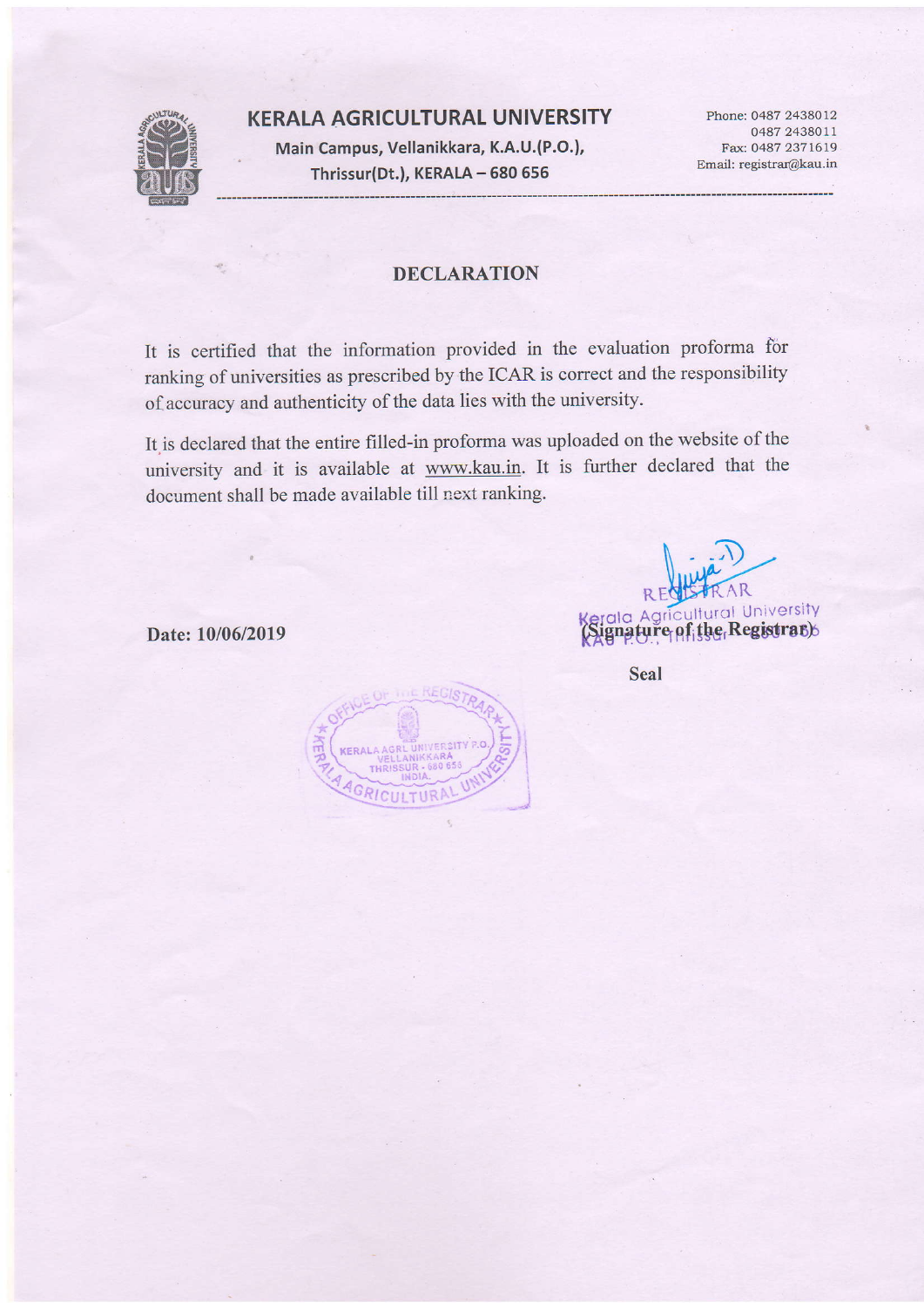### **Proforma**

|     | <b>Parameters</b>                                                                                                                                                               | Score (to be      | <b>Remarks</b> (if                             |
|-----|---------------------------------------------------------------------------------------------------------------------------------------------------------------------------------|-------------------|------------------------------------------------|
|     |                                                                                                                                                                                 | awarded by        | any)                                           |
|     |                                                                                                                                                                                 | the               |                                                |
|     |                                                                                                                                                                                 | <b>Committee)</b> |                                                |
|     | (A). TEACHING OUTCOME (IMPACT/QUALITY WEIGHTAGE 40% OR 40 MARKS)                                                                                                                |                   |                                                |
|     | A1. Number of students got ICAR-PG Scholarships (erstwhile JRF)<br>during 2018/Number of UG students passed out (Annexure A1)<br>(Maximum 1 mark)                               |                   |                                                |
|     | If more than 5% of UG students got ICAR PG Scholarships (The<br>students who cleared the exam but not awarded ICAR PG<br>Scholarships not to be included.)                      | <b>NIL</b>        |                                                |
|     | A2. Number of students got admission in Master's program during<br>2018 through ICAR entrance examination/Number of UG<br>students passed out (Annexure A2) (Maximum 1 mark)    |                   |                                                |
|     | If more than 10% of UG students got admission at Masters level<br>through ICAR entrance examination                                                                             | <b>NIL</b>        |                                                |
| A3. | <b>Students Performance at M.Sc. Level (Annexure A3)</b>                                                                                                                        |                   |                                                |
|     | (Maximum 2marks)                                                                                                                                                                |                   |                                                |
|     | If more than 5% of students got ICAR-JRF/SRF (erstwhile SRF) or<br>equivalent (The students who cleared the exam but not awarded<br>ICAR-JRF/SRF not to be included.) (2 marks) | 1.25%<br>(4/321)  | List of students<br>attached as<br>Annexure A3 |
|     | A4. Students Performance at M.Sc. Level (Annexure A4) (Maximum<br>1mark)                                                                                                        |                   |                                                |
|     | If more than 10% of students got admission in Ph.D. through ICAR                                                                                                                | 0.55%             | List of students                               |
|     | entrance examination (1 mark)                                                                                                                                                   | (1/181)           | enclosed as<br>Annexure A4                     |
| A5. | <b>ICAR Jawaharlal Nehru Award for Ph. D. thesis in 2018</b><br>(Annexure A5) (Maximum 2 marks)                                                                                 |                   |                                                |
|     | If number is $1(1 mark)$                                                                                                                                                        | <b>NIL</b>        |                                                |
|     | If number is more than 1 (2 marks)                                                                                                                                              |                   |                                                |
|     | A6. Percentage of ARS selections in the disciplines offered by<br>University against available seats advertised by ASRB during<br>2018 (Annexure A6) (Maximum 3 marks)          |                   |                                                |
|     | Up to 5 per cent1 mark $(1$ mark $)$                                                                                                                                            | 25%<br>(5/20)     | List of selected<br>students                   |
|     | More than 5 per cent (3 marks)                                                                                                                                                  |                   | enclosed as<br>Annexure A6                     |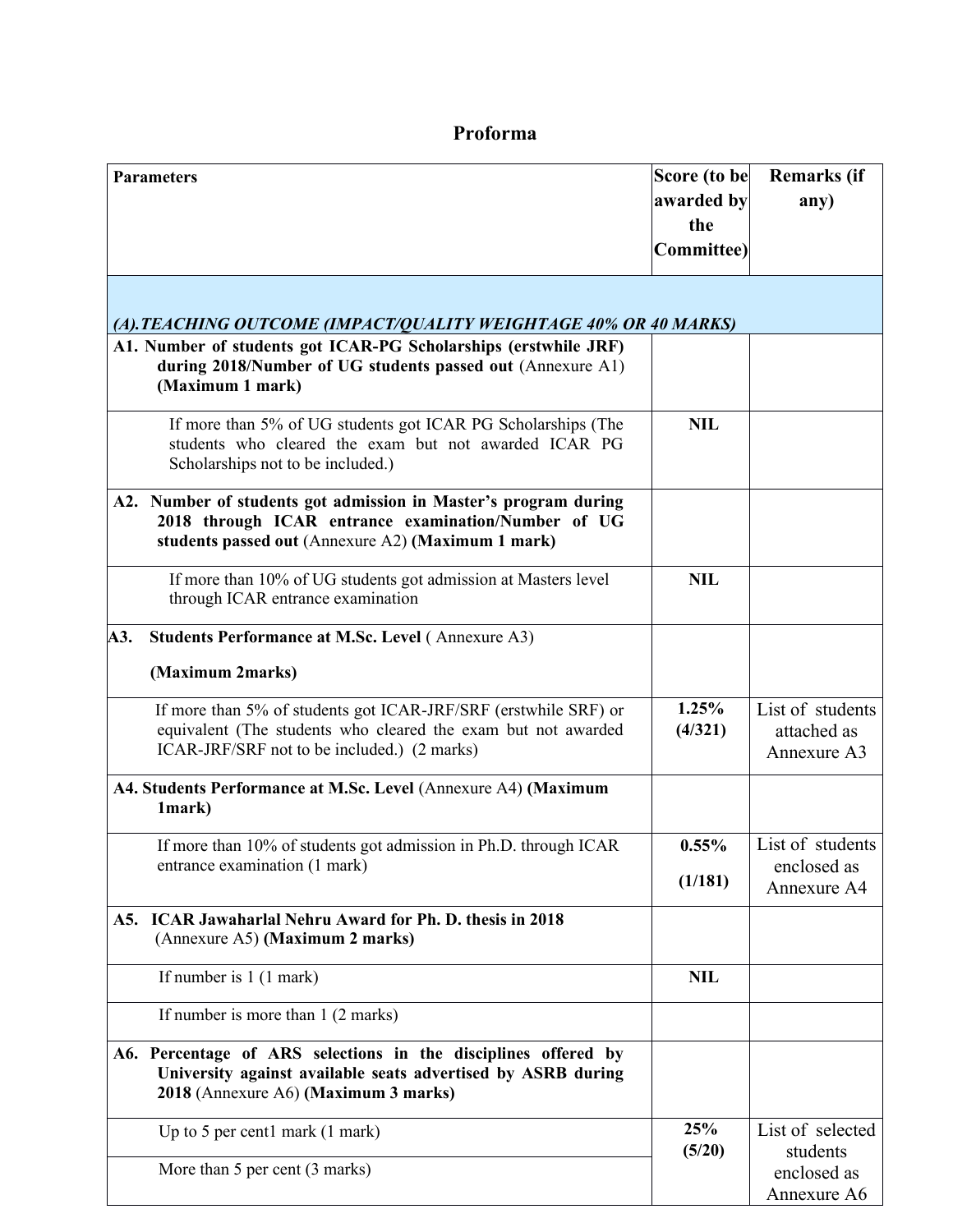| A7. Percentage of students qualified NET Exam in the disciplines of<br>Agriculture and allied Sciences during 2018 (Annexure A7)<br>(Maximum 3 marks)                                                                                                                                                                                              |                |                                              |
|----------------------------------------------------------------------------------------------------------------------------------------------------------------------------------------------------------------------------------------------------------------------------------------------------------------------------------------------------|----------------|----------------------------------------------|
| Up to 5 per cent $(1$ mark)                                                                                                                                                                                                                                                                                                                        | 50.5%          | List of selected                             |
| More than 5 per cent (3 marks)                                                                                                                                                                                                                                                                                                                     | (101/220)      | students<br>enclosed as<br>Annexure A7       |
| A8. Percentage of faculty positions filled in teaching, research,<br>extension, KVK, AICRP and at regional stations (with details of<br>Positions filled and sanctioned cadre strength for each category)<br>(Annexure A8) (Maximum 4 marks)                                                                                                       |                |                                              |
| 60 to 70 % (1 mark)                                                                                                                                                                                                                                                                                                                                | 51.21 %        | List enclosed as<br>Annexure A8              |
| 70 to 80 % (2 marks)                                                                                                                                                                                                                                                                                                                               | (400/781)      |                                              |
| If more than $80\%$ (4 marks)                                                                                                                                                                                                                                                                                                                      |                |                                              |
| Number of students admitted from overseas for Ph.D. during<br>A9.<br>2018 (Annexure A9) (Maximum 2marks)                                                                                                                                                                                                                                           |                |                                              |
| If number is up to $2(1$ mark)                                                                                                                                                                                                                                                                                                                     | $\overline{2}$ | List enclosed as<br>Annexure A9              |
| A10. National and International awards (such as those conferred by<br>the National Organizations like ICAR, CSIR, DBT, DST,<br>Government of India, international Bodies of repute like FAO,<br>UN, CG Centres and Recognized National Sciences /<br><b>Engineering Academies) (earned by Faculty) in 2018</b><br>(Annexure A10) (Maximum 3 marks) |                |                                              |
| If Number is 1 (1 mark)                                                                                                                                                                                                                                                                                                                            | $\overline{7}$ | Award details<br>attached as                 |
| If Number is 2-4 (2 marks)                                                                                                                                                                                                                                                                                                                         |                | Annexure A10                                 |
| If Number is more than 4 (3 marks)                                                                                                                                                                                                                                                                                                                 |                |                                              |
| A11. Best Institution/University Awarded by ICAR in 2018 in any field<br>(Annexure A11) (Maximum 1 mark)                                                                                                                                                                                                                                           | $\mathbf{3}$   | Award details<br>attached as<br>Annexure A11 |
| A12. Award in All India Youth Festival or All India Agri. University<br>Sports Meet in 2018 (Annexure A12) (Maximum 1 mark)                                                                                                                                                                                                                        |                |                                              |
| $1st$ , $2nd$ or $3rd$ Position in 20181 mark                                                                                                                                                                                                                                                                                                      | $\overline{2}$ | Award details<br>attached as<br>Annexure A12 |
| A13. Fellowship or Associateship of National Science Academies (NAAS,<br>INSA, NAS, NAMS, INAE achieved during 2018) (List not more<br>than five to be enclosed as Annexure A13) (Maximum 2 marks)                                                                                                                                                 |                |                                              |
| Upto $1(1)$ mark                                                                                                                                                                                                                                                                                                                                   | $\mathbf{2}$   | List along with                              |
| 2 or more (2 marks)                                                                                                                                                                                                                                                                                                                                |                | certificate<br>enclosed as<br>Annexure A13   |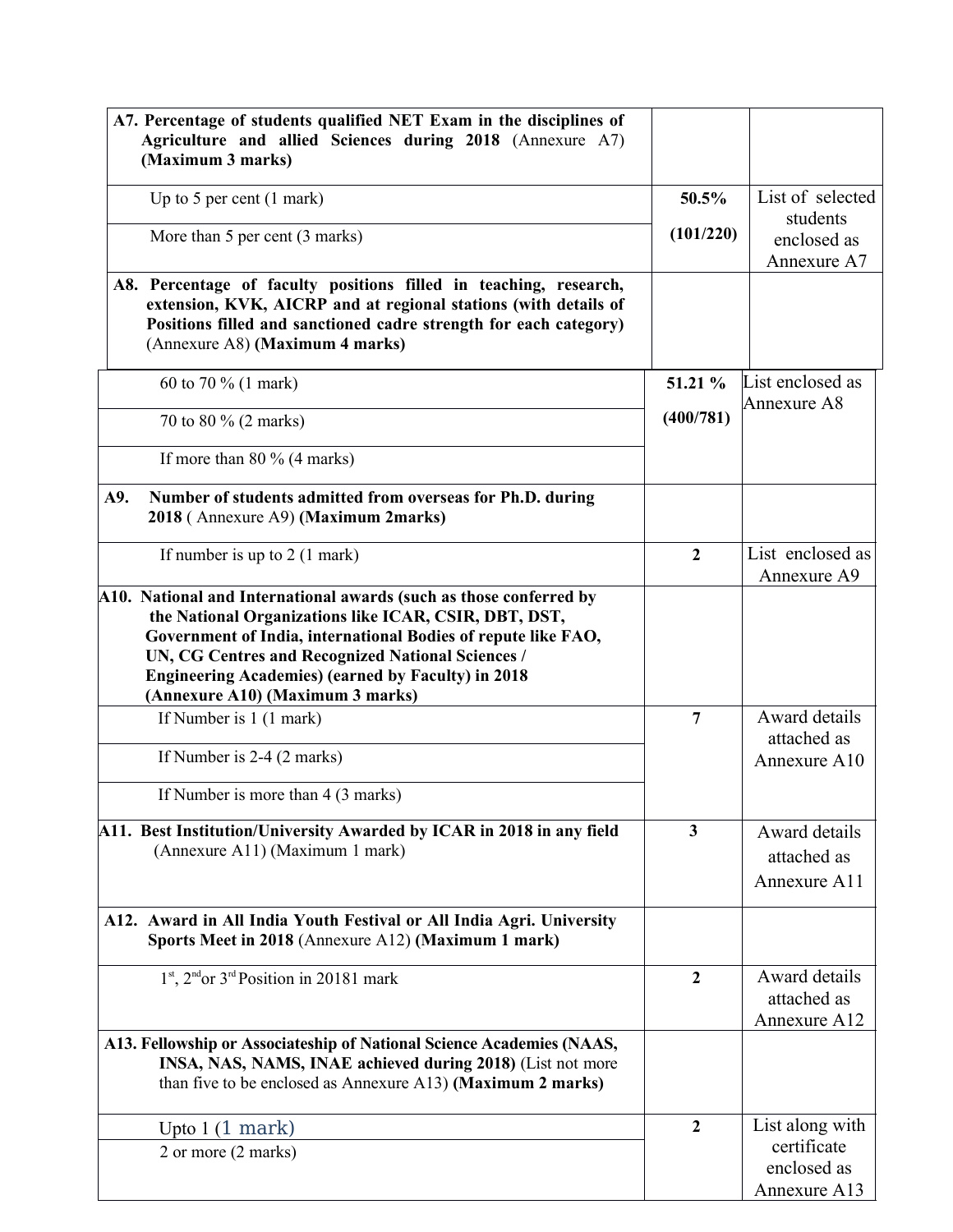| A14. Percentage of Faculty with Ph.D. degrees obtained from<br>universities from outside of the state where employed (Annexure<br>A14) (Maximum 2 marks) |           |                                  |
|----------------------------------------------------------------------------------------------------------------------------------------------------------|-----------|----------------------------------|
| If less than 15 % No marks                                                                                                                               | 33.25%    | List enclosed as<br>Annexure A14 |
| 15 to $25\%1$ mark                                                                                                                                       | (133/400) |                                  |
| More than $25\%$ 2 marks                                                                                                                                 |           |                                  |
| A15. Percentage of Faculty from the State other than the State in<br>which university situated (Annexure A15) (Maximum 2 marks)                          |           |                                  |
| Less than 20 $\%$ (No marks)                                                                                                                             | 4.25 $\%$ | List enclosed as<br>Annexure A15 |
|                                                                                                                                                          | (17/400)  |                                  |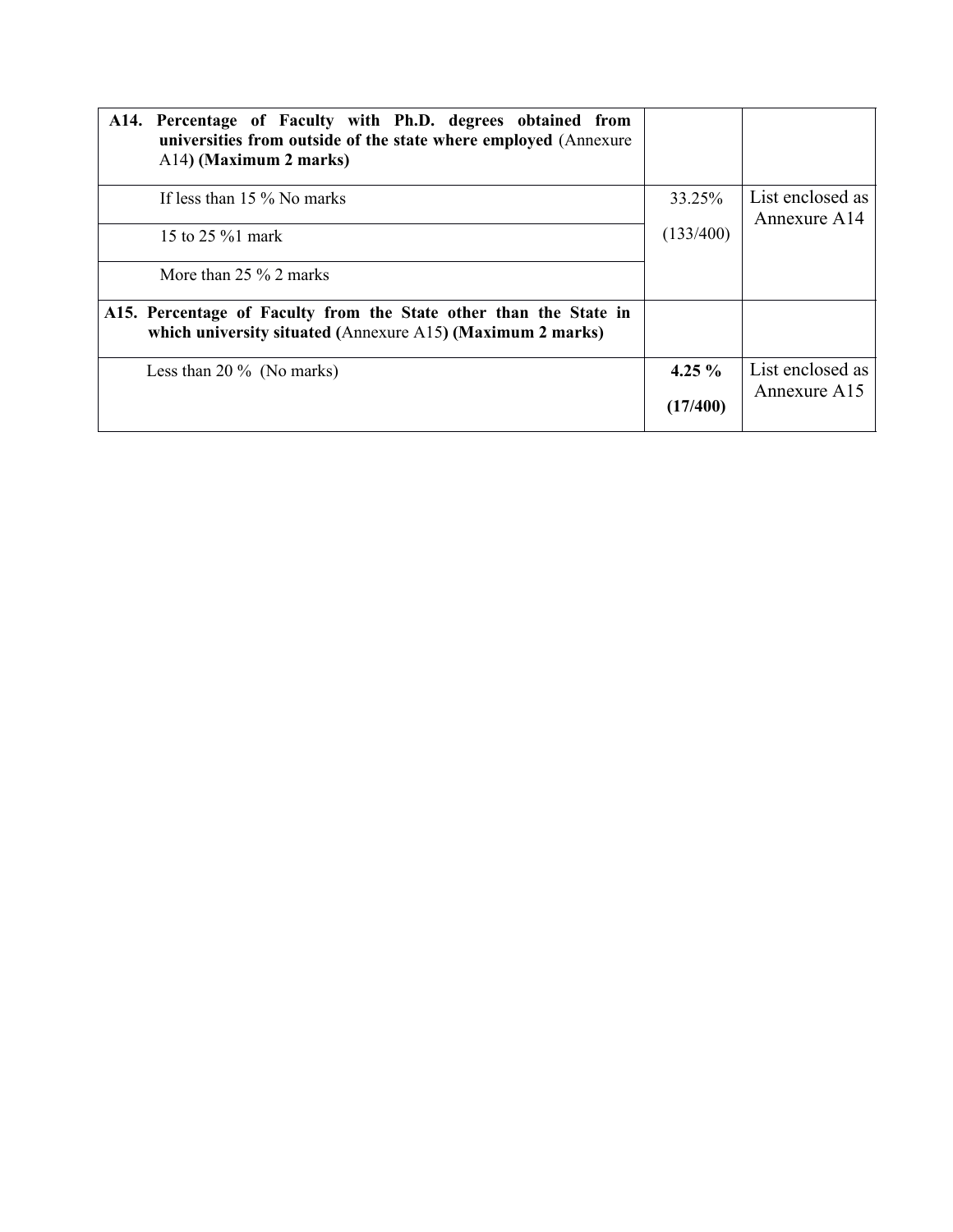| A16. | Percentage of Faculty with 3 months or more of                                                                                                   |                          |                                                                                 |
|------|--------------------------------------------------------------------------------------------------------------------------------------------------|--------------------------|---------------------------------------------------------------------------------|
|      | Post doctoral/Visiting scientist experiences abroad in 2018<br>(Maximum 1 mark)                                                                  |                          |                                                                                 |
|      | More than 3% of faculty strength (1 mark)                                                                                                        | $0.25 \%$                | List enclosed as                                                                |
|      |                                                                                                                                                  | (1/400)                  | Annexure A16                                                                    |
|      |                                                                                                                                                  |                          |                                                                                 |
| A17. | Average footfall in library (Maximum 2 marks)                                                                                                    |                          |                                                                                 |
|      | Up to 15 % of students/faculty in position visiting library daily                                                                                | 48%                      |                                                                                 |
|      | $(1$ mark $)$                                                                                                                                    | (102655/270<br>8)        |                                                                                 |
|      | More than 15 % of students/faculty in position visiting library daily                                                                            |                          |                                                                                 |
|      | $(2 \text{ marks})$                                                                                                                              |                          |                                                                                 |
| A18. | CERA utilization in 2018 (Maximum 2 marks)                                                                                                       |                          |                                                                                 |
|      | *CERA Utilization (number of hits/total number of students and<br>faculty) (to be awarded for top 10 universities) (2 marks)                     | 111793/2708              | Screen shot as<br>Annexure A18                                                  |
|      | * information will be collected from DKMA, ICAR                                                                                                  |                          |                                                                                 |
|      | A19. Accreditation on 01.01.2018 (by ICAR) (Annexure A19)<br>(Maximum 3 marks)                                                                   |                          |                                                                                 |
|      | Accreditation granted for up to 2 years to the University (2 marks)                                                                              | 2014-2019<br>for 5 years | Certificate<br>attached as                                                      |
|      | Accreditation granted for up to 5 years to the University (3 marks)                                                                              |                          | <b>Annexure A19</b>                                                             |
|      | A20. Implementation of recommendation of Fifth Deans,<br>Committee/BSMA Committees. (Annexure A20) (Maximum<br>2 marks).                         |                          |                                                                                 |
|      | Fifth Deans Committee/BSMA Committees recommendations<br>partially implemented (If not implemented in all the faculties /<br>Colleges). (1 mark) |                          | Proceedings of<br>the Director<br>(Academics &<br>PG studies) for               |
|      | Fifth Deans Committee/BSMA Committees recommendations fully<br>implemented. (2 marks)                                                            | Fully<br>implemented     | implementation<br>of                                                            |
|      |                                                                                                                                                  |                          | recommendation<br>of Fifth Deans<br>committee is<br>attached as<br>Annexure A20 |
|      |                                                                                                                                                  |                          |                                                                                 |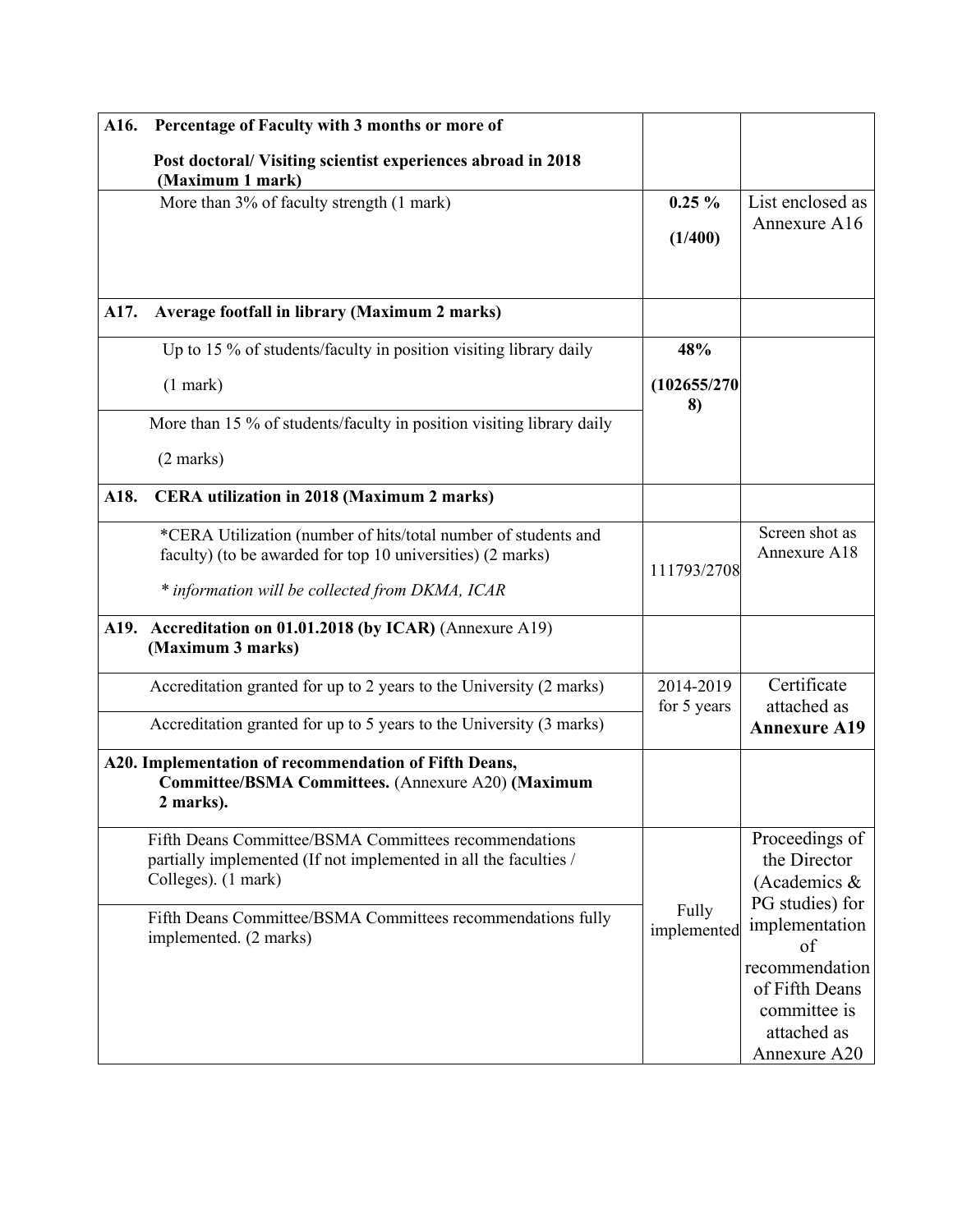| (B). RESEARCH (WEIGHTAGE 30 % OR 30 MARKS)                                                                                                                                                                                                                 |                         |                                                                                        |
|------------------------------------------------------------------------------------------------------------------------------------------------------------------------------------------------------------------------------------------------------------|-------------------------|----------------------------------------------------------------------------------------|
| <b>B1. Research Product</b> – (No. of research articles including review articles<br>per faculty member having NAAS rating of over 6.0 in 2018)<br>(Annexure B1). Listing of publications below NAAS rating of 6.0<br>should not be made. (Maximum 9marks) |                         |                                                                                        |
| Less than 0.5 papers per faculty member (No marks)                                                                                                                                                                                                         | 0.0975<br>(39/400)      | List of papers<br>along with<br><b>NAAS</b> rating<br>2018 enclosed<br>as Annexure B1  |
| $0.6 - 1.0$ papers per faculty member (3 marks)                                                                                                                                                                                                            |                         |                                                                                        |
| $1.1 - 1.5$ papers per faculty member (5 marks)                                                                                                                                                                                                            |                         |                                                                                        |
| $1.6 - 2.0$ papers per faculty member (7 marks)                                                                                                                                                                                                            |                         |                                                                                        |
| More than 2.0 papers per faculty member (9 marks)                                                                                                                                                                                                          |                         |                                                                                        |
| <b>B2. Research Impact (Maximum 5 marks)</b>                                                                                                                                                                                                               |                         |                                                                                        |
| Percentage of faculty having h-index as 10 or more than 10 (to be<br>obtained from Google Scholar)                                                                                                                                                         |                         |                                                                                        |
| If 2 to 5 Percent (1 mark)                                                                                                                                                                                                                                 | $2\%$                   | List of faculty as                                                                     |
|                                                                                                                                                                                                                                                            | (8/400)                 | Annexure B <sub>2</sub>                                                                |
| If 6 to 10 Percent (2 marks)                                                                                                                                                                                                                               |                         |                                                                                        |
| If 10 to 20 Percent (3 marks)                                                                                                                                                                                                                              |                         |                                                                                        |
| If more than 20 Percent (5 marks)                                                                                                                                                                                                                          |                         |                                                                                        |
| <b>B3. Research Excellence</b>                                                                                                                                                                                                                             |                         |                                                                                        |
| Patents granted during 2018 (Annexure B3 (i)) (Maximum<br>(i)<br>6marks)                                                                                                                                                                                   |                         |                                                                                        |
| Per patent granted (2 marks)                                                                                                                                                                                                                               | 1                       | Provisional patent<br>number-full filing<br>done- Certificate<br>as Annexure B3<br>(i) |
| (ii) Varieties released (Maximum 6 marks) (Varieties released by                                                                                                                                                                                           | $23$ Nos of             | Proceedings of the                                                                     |
| the centre/State Government and notified in Gazette to be                                                                                                                                                                                                  | varieties               | Director of                                                                            |
| listed. (AnnexureB3(ii) 1 mark for each (limited to 6 marks)<br><b>or</b>                                                                                                                                                                                  | released                | Agriculture<br>attached as proof-<br>Annexure B3(ii)                                   |
| Breeds/technologies/vaccines<br>developed/new<br>strains<br>of                                                                                                                                                                                             | Coconut<br>lwood        |                                                                                        |
| identified<br>bacteria/virus/parasite<br>(Maximum<br>6<br>marks)<br>$($ Annexure B3 $(ii)$<br>or                                                                                                                                                           | treatment<br>technology | Proof is attached<br>as Annexure B3<br>(ii)                                            |
| New farm machinery & tools developed during the year 2018                                                                                                                                                                                                  | Multi Fruit<br>slicer   |                                                                                        |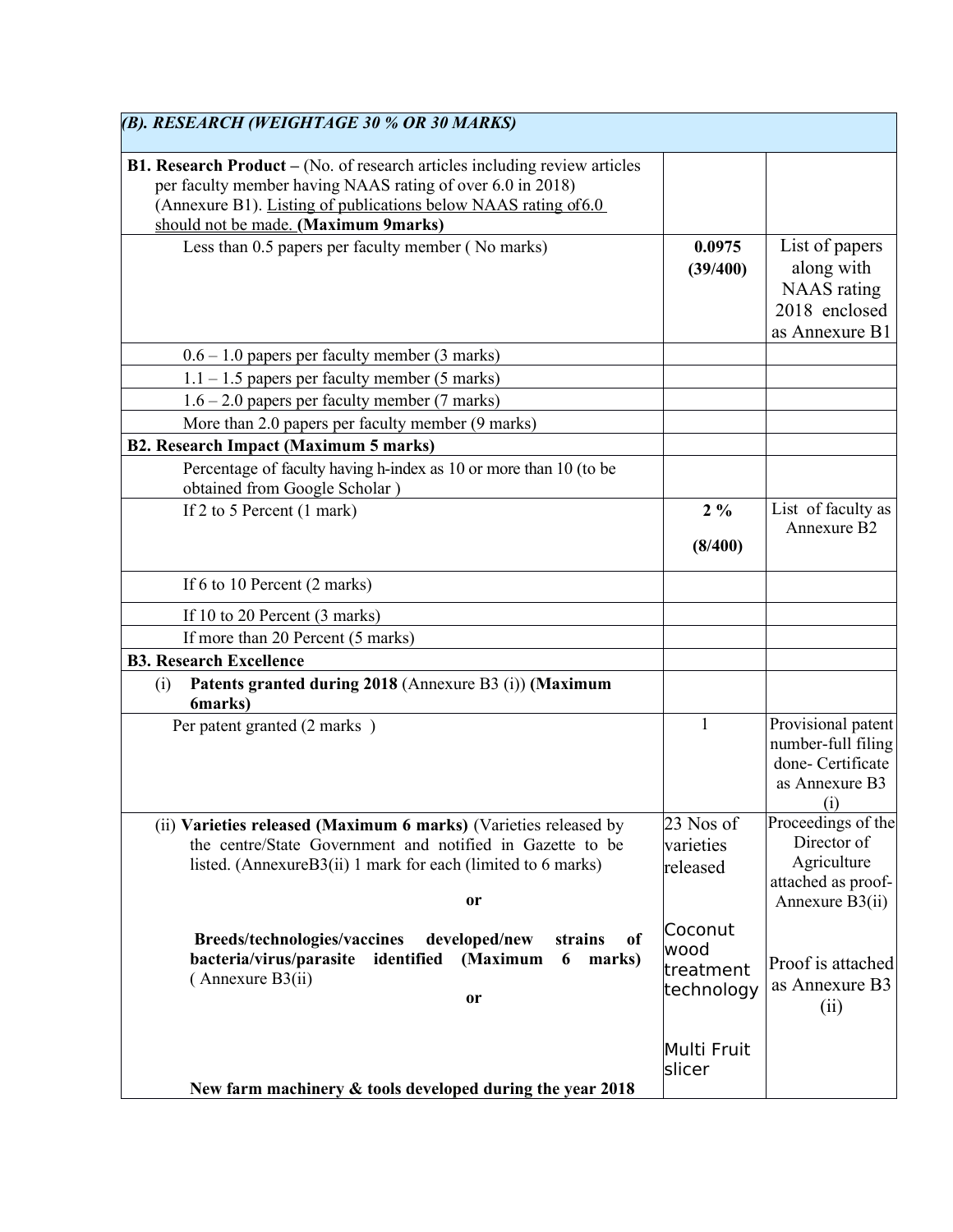| (Maximum 6 marks) (Annexure B3(ii)                                                                                                                                                                                                                                                                                                                                                                |                                                     |                                                 |
|---------------------------------------------------------------------------------------------------------------------------------------------------------------------------------------------------------------------------------------------------------------------------------------------------------------------------------------------------------------------------------------------------|-----------------------------------------------------|-------------------------------------------------|
| Funds received through external competitive grants<br>(iii)<br>(excluding ICAR development and KVK and AICRP grants)<br>(Total amount) (Maximum 3 marks)                                                                                                                                                                                                                                          |                                                     |                                                 |
| 2-3 Crores<br>$(1$ mark)                                                                                                                                                                                                                                                                                                                                                                          |                                                     |                                                 |
| 3 to 5 Crores (2 marks)                                                                                                                                                                                                                                                                                                                                                                           |                                                     |                                                 |
| More than 5 Crores (3 marks)                                                                                                                                                                                                                                                                                                                                                                      | <b>Rs.</b> 7.15                                     |                                                 |
|                                                                                                                                                                                                                                                                                                                                                                                                   | crores                                              |                                                 |
| (iv) IPME Cell established and functional (Maximum 1 mark)                                                                                                                                                                                                                                                                                                                                        | Yes                                                 |                                                 |
| A monitoring cell in functioning at the Directorate of Research. Associate Director<br>of Research (Monitoring and Evaluation) is in charge of this cell. All research<br>programmes funded by all agencies including ICAR, DBT, DST, KSCSTE, State<br>Government are being regularly monitored and evaluation reports sent along with<br>progress reports and final reports to funding agencies. |                                                     |                                                 |
| (C). EXTENSION AND OUTREACH (WEIGHTAGE 30% OR 30 MARKS)                                                                                                                                                                                                                                                                                                                                           |                                                     |                                                 |
| C1. KVK Awards during 2018 (Maximum 4 marks) (Annexure C1)                                                                                                                                                                                                                                                                                                                                        |                                                     |                                                 |
| Zonal Award (one mark for each award)                                                                                                                                                                                                                                                                                                                                                             | <b>Nil</b>                                          |                                                 |
| National Award (two marks for each award)                                                                                                                                                                                                                                                                                                                                                         | <b>Nil</b>                                          |                                                 |
| C2. Extension workers Award at State/National Level (by<br>Government Agency) during 2018. (Annexure C2) (Maximum 4<br>marks)                                                                                                                                                                                                                                                                     |                                                     |                                                 |
| <b>State level Awards</b>                                                                                                                                                                                                                                                                                                                                                                         |                                                     |                                                 |
| $1-5$ Awards $(1$ mark)                                                                                                                                                                                                                                                                                                                                                                           | $\mathbf{3}$                                        | Certificates<br>attached                        |
| More than 5 awards (2 marks)                                                                                                                                                                                                                                                                                                                                                                      |                                                     |                                                 |
| <b>National level awards</b>                                                                                                                                                                                                                                                                                                                                                                      |                                                     |                                                 |
| 1-3 Awards (1 marks)                                                                                                                                                                                                                                                                                                                                                                              | 3                                                   | Certificates<br>attached                        |
| More than 3 awards (2 marks)                                                                                                                                                                                                                                                                                                                                                                      |                                                     |                                                 |
| C3. Quality input supplied by University (Seed, Semen, planting<br>material etc.) during 2018 (Maximum 2 marks)                                                                                                                                                                                                                                                                                   | Rs. 210559270                                       | Certificate from<br>ADR (Seeds)<br>attached     |
| C4. If one lakh soil samples are analyzed per year (Maximum<br>1mark)                                                                                                                                                                                                                                                                                                                             |                                                     | 7350 samples<br>from various<br>stations        |
| C5. Revenue generated through consultancies, certification,<br>testing, tuition fee, licensing, training, sale of inputs and<br>commercialization of technologies during FY 2018-19.<br>Annexure C5. (Maximum 10 marks)                                                                                                                                                                           |                                                     |                                                 |
|                                                                                                                                                                                                                                                                                                                                                                                                   | 11.00%<br>(Rs.<br>54, 35, 72, 391/<br>493,81,64,000 | Certificate from<br>the Comptroller<br>attached |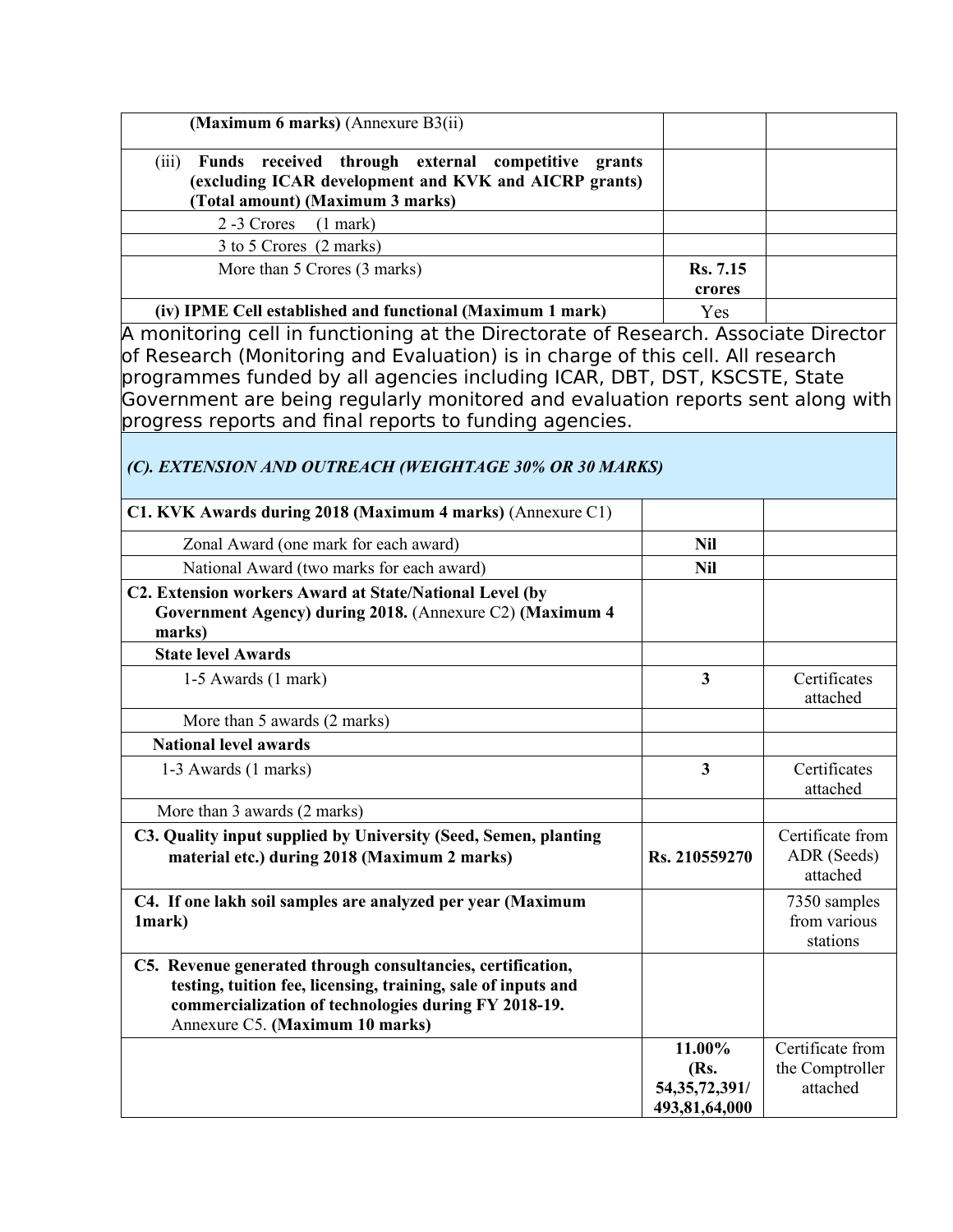| C6. Number of inter-institutional collaborative projects<br>obtained during 2018 (Proof to be enclosed as Annexure<br>C6) (Maximum 2marks) | 6                  | Proc.Order /<br>MoU attached               |
|--------------------------------------------------------------------------------------------------------------------------------------------|--------------------|--------------------------------------------|
| One project -1 mark                                                                                                                        |                    | Proc.Order /<br>MoU attached               |
| C7. Partnership with Private Sector made during 2018                                                                                       | 3                  | Proof<br>attached                          |
| C8. Exchange of faculty (Sabbatical, Visiting Scientist, Adjunct<br><b>Faculty</b> ) during 2018                                           |                    | Proc.Acad.C1/2<br>018/101/9513<br>Attached |
| C9. Number of Enterprises/ start-ups promoted by the University                                                                            | 3                  | Proof enclosed                             |
| C10. Percentage of Students employed in Public/Private/Banking<br><b>Sectors</b>                                                           | 34.8%<br>(112/321) | List attached                              |
| <b>Total Marks</b>                                                                                                                         |                    |                                            |